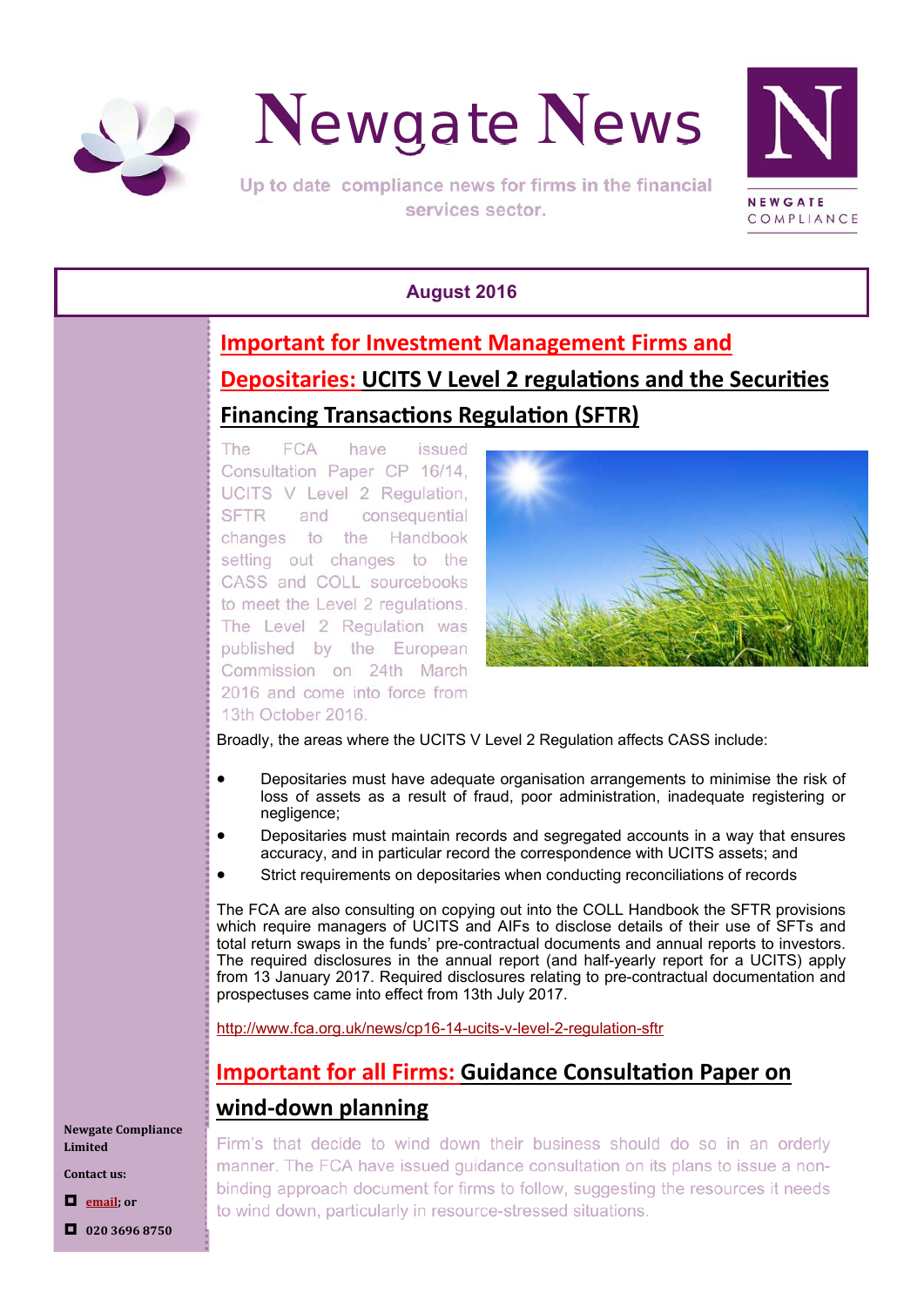An effective wind-down plan should help a failing firm to cease its regulated activities and achieve cancellation of permission with minimal adverse impact on its clients, counterparties and markets.

http://www.fca.org.uk/your-fca/documents/guidance-consultations/gc16-05

## **Important for firms conducting FX trades – BIS Global FX Code**

The FCA has welcomed the publication of the first part of the Bank for International Settlements (BIS) Global FX Code (the 'Code') designed to raise standards in FX markets through the Code.

Many FX activities are of course already subject to regulatory requirements, such as the client order handling and best execution standards under MIFID, FCA rules against market manipulation and abuse conduct of business rules to ensure the fair treatment of customers and senior manage responsibilities to ensure staff meet appropriate standards of market practice. The Code will make an important contribution to such standards.

http://www.fca.org.uk/news/fca-welcomes-bis-global-fx-code

#### **Important for all Firms: New complaints handling returns**

Firms will have to submit a new complaints return on GABRIEL for reporting periods starting from 30th June 2016, for submission in early February 2017. The return has been implemented to give FCA more detail about complaints and how they are handled by firms to further aid its ability to spot developing concerns.

The 'next business day rule' where firms are permitted to handle complaints less formally, without sending a final response letter has been extended to three business days after the date of receipt. Firms must report all complaints received, including those closed within three business days. Firms are required to send complaints data twice a year.

## **Important for all Firms: Financial Advice Working Group**

#### **established**

The Working Group has been established to take forward three recommendations made in the Financial Advice Market Review (FAMR) published in March 2016. FAMR recommended a package of measures in order to improve access to advice and guidance to consumers primarily in relation to investing, saving into a pension and taking an income in retirement.

The three strands are to work with employer groups to develop a guide to the top ten ways to support employees' financial health, and devise a strategy for rolling this out; to publish a shortlist of potential new terms to describe 'guidance' and 'advice' by Q3/Q4 2016; and lead a task force formed of interested stakeholders to design a set of rules of thumb and nudges aimed at increasing consumer engagement, taking into account the life stages at which these nudges and rules of thumb could be delivered.

The Working Group includes a selection of consumer and industry experts from the FAMR Expert Advisory Panel, the Financial Services Consumer Panel, the FCA Smaller Business Practitioner Panel, and the FCA Practitioner Panel.

http://www.fca.org.uk/news/financial-advice-working-group-established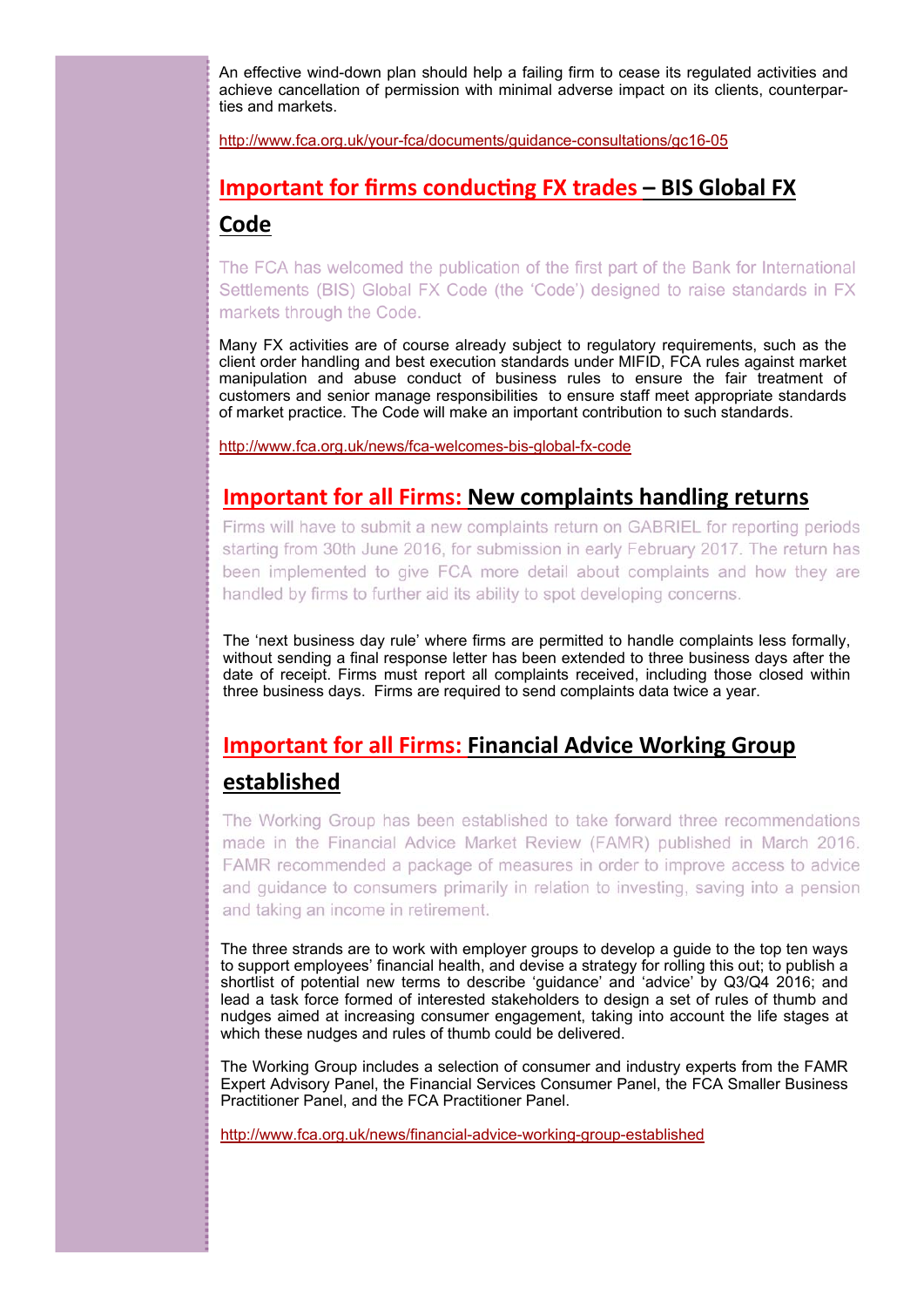## **Important for all Firms: Competition Policy in Financial**

#### **Markets**

The FCA has published a speech delivered by Mary Starks, Director of Competition, on competition policy in financial markets. The speech discussed how the FCA came to have a competition remit, the work the FCA has done in carrying out its competition mandate, described some of the challenges that have been faced along the way, and outlined some of the big picture questions that need to be addressed in the future.

A link to the text of the speech as drafted is here.

http://www.fca.org.uk/news/competition-policy-in-financial-markets

## **Important for all firms: FCA fees and levies for 2016/17**

The FCA has published Fee Consultation Paper CP16/9 setting out that they will require £519.3m for 2016/2017, an increase from last year of £37.7m which is solely down to the inclusion of Consumer Credit for the first time. The 2016/7 fee calculator is on the FCA website. It confirms the "good" news referred to in the last edition of Newgate News that, compared to last year, asset managers will see a decrease in the FCA periodic fee of 5.1% (fee block A7 – Portfolio Managers) and 9.5% (fee block A.9 Managers and depositories of investment funds, and operators of collective investment schemes).

Periodic fees Firms in the Advisors/Arrangers A13 fee block and the Corporate Finance A14 fee block will see a 1.6% decrease.

# **Important for all firms: Guidance to firms outsourcing to the 'cloud' and other third party IT services**

In the December 2015 Newgate News, we referred to the issuance of draft FCA quidance designed to help firms oversee all aspects of their decision to outsource to the 'cloud' and other third party service providers, from making the decision to outsource, selecting an outsource provider, and monitoring outsourced activities on an ongoing basis, through to exit.

The FCA have published final guidance following feedback received. The FCA note feedback received did not require it to make substantial changes to the original draft guidance. The amendments made have been, in the main, to clarify what the FCA expects from firms.

http://www.fca.org.uk/news/fg16-5-guidance-for-firms-outsourcing-to-cloud-and-third-partyit-services

## **Important for fund management firms: Guidance on fund suspensions**

Following the EU Brexit result, which resulted in a number of property fund managers temporarily suspending trading in their funds, FCA issued guidance reminding all fund managers of their obligations to investors and outlines the FCA's expectations in relation to the suspension of dealings in their funds.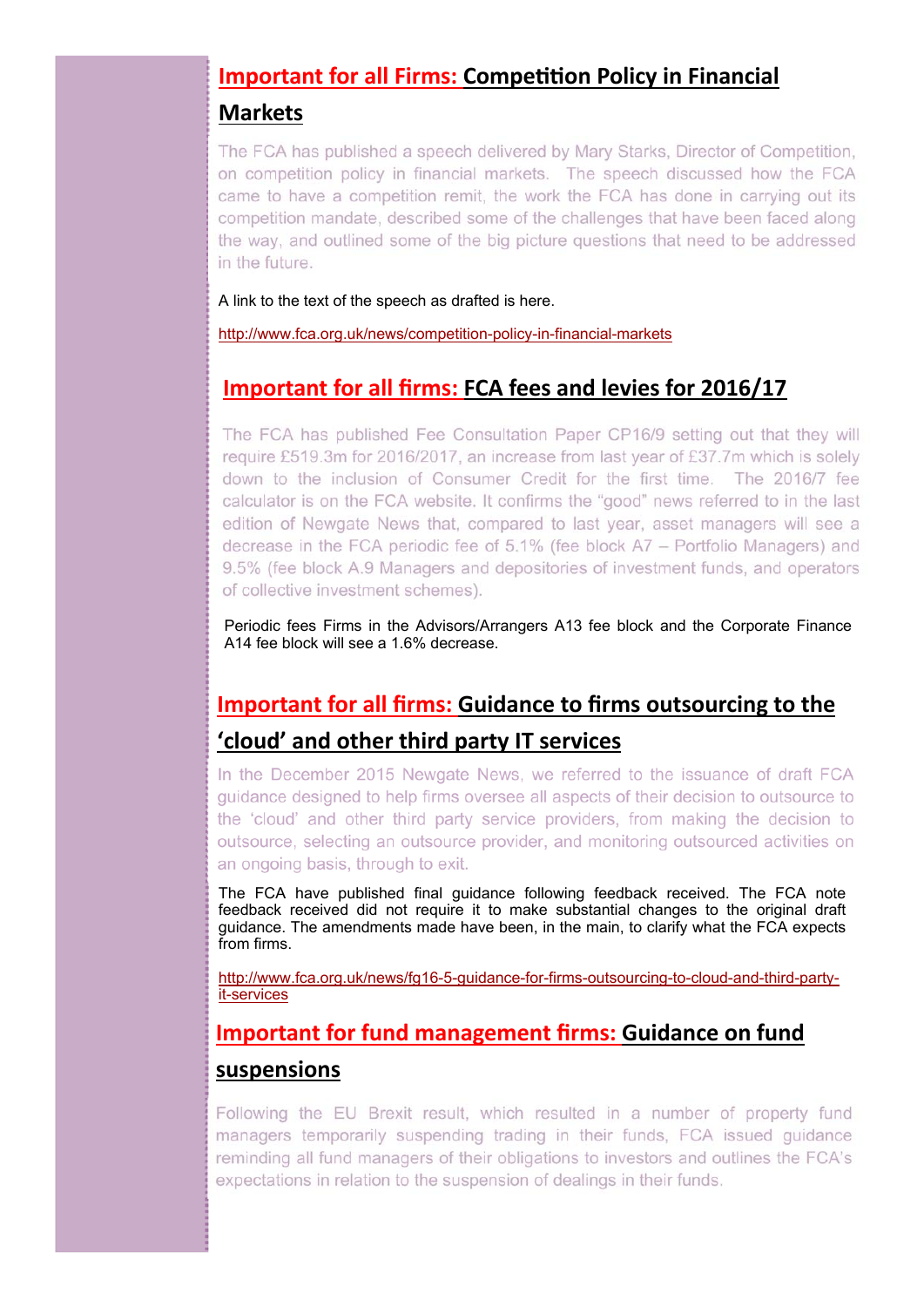Fund managers must ensure that assets are valued fairly and accurately and to ensure that any subscriptions or redemptions of units take place at a fair price. If assets are disposed of to meet unusually high levels of redemption requests, it must be done so as not to disadvantage those investors who remain in the fund. Only in exceptional circumstances should fund managers consider whether it would be in investors' best interests to suspend dealing in a fund or range of funds.

http://www.fca.org.uk/news/fca-issues-guidance-following-property-fund-suspensions

## **Important for all firms: FCA Annual Report 2015/16**

The FCA has issued its Annual Report detailing its achievements over the past year in meeting what it set out to do in the 2015/16 Business Plan.

Examples of the achievements are;

- A number of thematic reviews including suitability of investment portfolios and oversight and control of financial benchmarks. A further 7 benchmarks entered regulation during the year.
- New market studies looking at investment and corporate banking, and asset management
- Implementing recommendations from the Fair and Effective Markets Review aimed at ensuring wholesale financial markets operate fairly
- FCA Innovation Hub assisted 230 firms, 18 of which are now authorised
- Implementing the Senior Managers and Certification Regime, which seeks to deliver a step change in individual accountability. Over 41,000 people in more than 1,000 firms are covered by these requirements.
- Integrating over 25,000 consumer credit firms into the regulatory regime
- Enforcement action against firms for past failings resulting in penalties of £884.6mn (substantially less than last year's £1.4 billion). FCA also issued fines totalling £4.2mn to individuals and secured 8 convictions for unauthorised business.
- New banking sector remuneration rules, which include changes to deferral and claw back of variable remuneration, such as bonuses, to align risk and individual reward and discourage irresponsible risk-taking
- Significant progress on major initiatives such as MiFID II, the Market Abuse Regulation (MAR) and the transposition of the 4th Anti-Money Laundering Directive into UK law.

## **Important for firms dealing with retail investors: Packaged Retail and Insurance‐based Products (PRIIPS) ‐ Changes to**

### **the Disclosure Rules**

The PRIIPs Regulation, which comes into force on 31 December 2016, is aimed at encouraging efficient EU markets by helping investors to better understand and compare the key features, risks, rewards and costs of different retail products (if PRIIPs) through the issuance of a Key Information Document (KID).

The Regulation applies to firms who manufacture these products. The KID is required to give specific information about the product, risks and returns, what happens if the manufacturer of the PRIIP cannot pay out, how the investor can redeem early and how to complain.

Although UCITS schemes are PRIIPs, an exemption under the regulation means the requirements will not apply until 31 December 2019. The existing requirements to produce a UCITS Key Investor Information Document (KIID) continue to apply to UCITS schemes.

http://www.fca.org.uk/your-fca/documents/consultation-papers/cp16-18